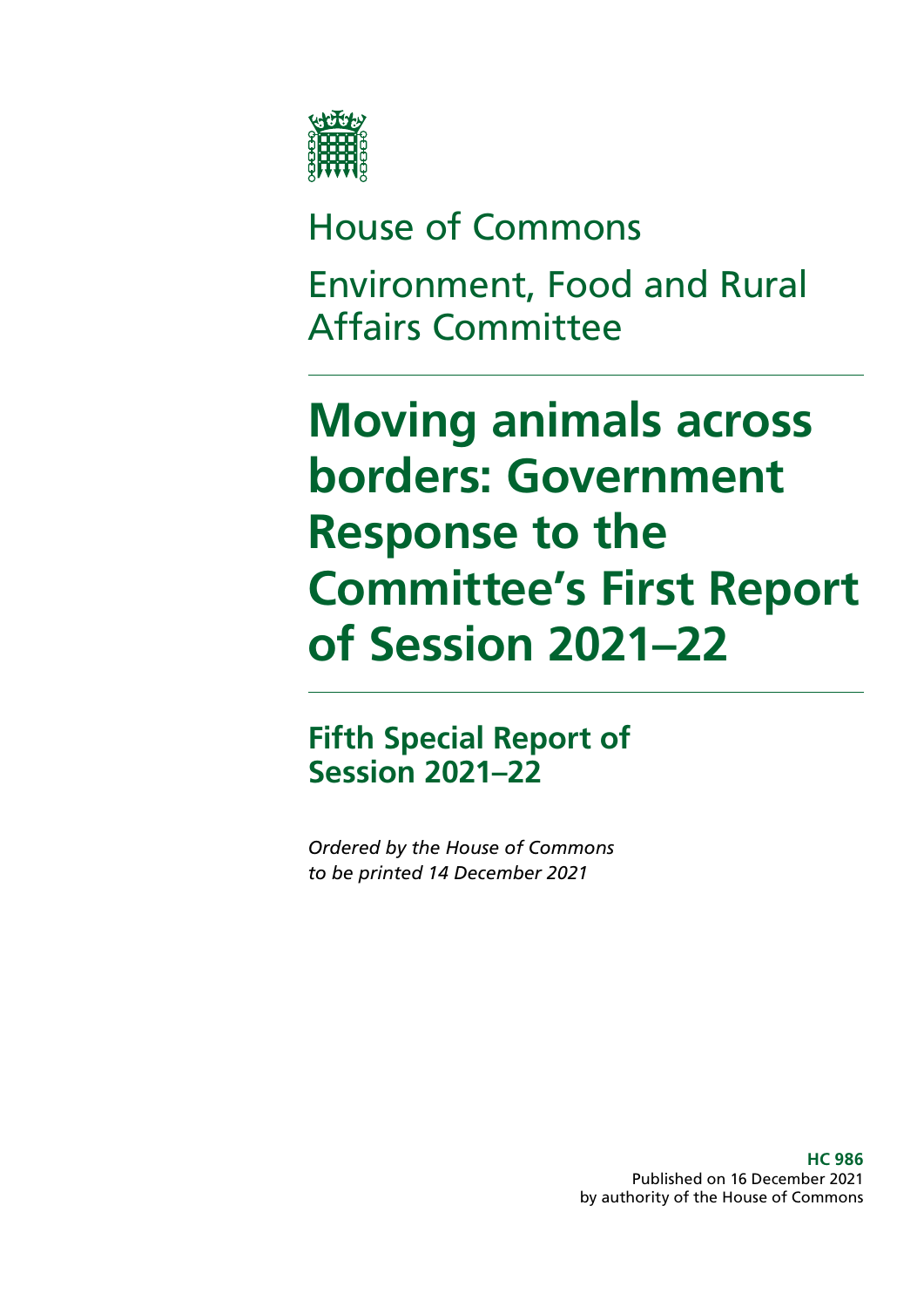### **The Environment, Food and Rural Affairs Committee**

The Environment, Food and Rural Affairs Committee is appointed by the House of Commons to examine the expenditure, administration, and policy of the Department for Environment, Food and Rural Affairs and associated public bodies.

### **Current membership**

[Neil Parish MP](https://members.parliament.uk/member/4072/contact) (*Conservative, Tiverton and Honiton*) (Chair) [Ian Byrne MP](https://members.parliament.uk/member/4831/contact) (*Labour, Liverpool, West Derby*) [Geraint Davies MP](https://members.parliament.uk/member/155/contact) (*Labour (Co-op), Swansea West*) [Dave Doogan MP](https://members.parliament.uk/member/4736/contact) (*Scottish National Party, Angus*) [Rosie Duffield MP](https://members.parliament.uk/member/4616/contact) (*Labour, Canterbury*) [Barry Gardiner MP](https://members.parliament.uk/member/146/contact) (*Labour, Brent North*) [Dr Neil Hudson MP](https://members.parliament.uk/member/4853/contact) (*Conservative, Penrith and The Border*) [Robbie Moore MP](https://members.parliament.uk/member/4861/contact) (*Conservative, Keighley*) [Mrs Sheryll Murray MP](https://members.parliament.uk/member/4100/contact) (*Conservative, South East Cornwall*) [Julian Sturdy MP](https://members.parliament.uk/member/4079/contact) (*Conservative, York Outer*) [Derek Thomas MP](https://members.parliament.uk/member/4532/contact) (*Conservative, St Ives*)

### **Powers**

The Committee is one of the departmental select committees, the powers of which are set out in House of Commons Standing Orders, principally in SO No 152. These are available on the internet via [www.parliament.uk.](http://www.parliament.uk)

### **Publications**

© Parliamentary Copyright House of Commons 2021. This publication may be reproduced under the terms of the Open Parliament Licence, which is published at [www.parliament.uk/site-information/copyright-parliament.](https://www.parliament.uk/site-information/copyright-parliament/)

Committee reports are published on the Committee's website at [www.parliament.uk/efracom](http://www.parliament.uk/efracom) and in print by Order of the House.

### **Committee staff**

Alexander Bellis (Committee Specialist), Ian Blair (Committee Operations Officer), Mark Doyle (Media Officer), Andy French (Committee Specialist), Ellie Goodchild (Committee Specialist), Tim Jarrett (Second Clerk), Annabel Russell (Committee Operations Officer), Chloe Sawyers (Committee Operations Manager) and Ben Williams (Committee Clerk).

### **Contacts**

All correspondence should be addressed to the Clerk of the Environment, Food and Rural Affairs Committee, House of Commons, London SW1A 0AA. The telephone number for general enquiries is 020 7219 1119; the Committee's email address is [efracom@parliament.uk](mailto:efracom%40parliament.uk?subject=).

You can follow the Committee on Twitter using [@CommonsEFRA.](https://twitter.com/CommonsEFRA?ref_src=twsrc%5Egoogle%7Ctwcamp%5Eserp%7Ctwgr%5Eauthor)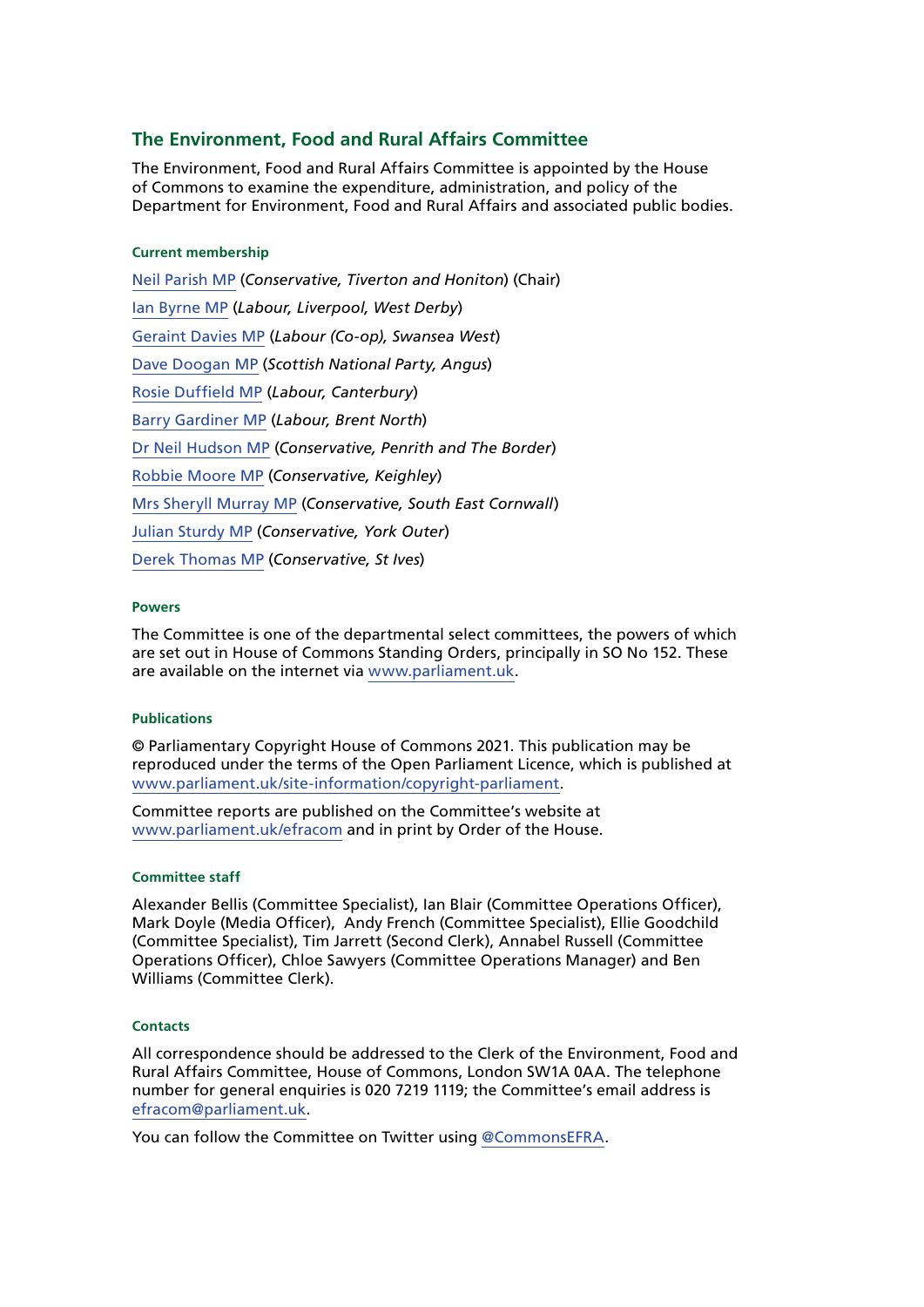## Fifth Special Report

The Environment, Food and Rural Affairs Committee published its First Report of Session 2021–22, *[Moving animals across borders](https://committees.parliament.uk/publications/7464/documents/78318/default/)* (HC 79), on 30 September 2021. The Government response was received on 10 December 2021 and is appended to this report.

## Appendix: Government Response

The Government thanks the Committee for its work on managing the movement of animals between Great Britain, Northern Ireland, and the EU, following the conclusion of the UK-EU Withdrawal Agreement's transition period on 31 December 2020

The Committee's report addresses several important issues concerning the continued facilitation of animal movements across borders whilst maintaining the UK's high biosecurity standards. The UK has a world-renowned reputation for safety and quality across the agri-food chain. The Government is committed to upholding these standards following the UK's exit from the EU. This is essential to mitigate the threat to plant, animal and public health from pests and diseases and continuing to provide the same high levels of assurance to consumers and trading partners.

Responsibility for biosecurity is devolved to the government administrations and legislatures in Scotland, Wales, and Northern Ireland. However, as biosecurity threats do not respect administrative or geographic boundaries, there is close cooperation between all the UK administrations who work towards the common aim of safeguarding the health and welfare of our animals. We have well established governance structures to ensure the UK's approach to biosecurity is well co-ordinated, robust, and effective. In the UK, Central Competent Authorities work closely together to safeguard public, animal and plant health, to promote animal welfare, and protect consumers. This includes the coordination of activities through framework agreements, working groups and official guidance to ensure effective and efficient delivery, as well as coordination at policy and delivery level through liaison groups and online resources.

The Government shares many of the Committee's key concerns. Pets are central to so many families and we want to ensure their welfare is protected. One of the key reforms set out in our ground-breaking Action Plan for Animal Welfare is to end the abhorrent, cruel practice of puppy smuggling and low-welfare pet imports. Now that the transition period has finished, and we have left the EU, we can go further than ever to crack down on these practices, including the introduction of tougher penalties.

Equines and the equine sector make an important sporting, cultural and economic contribution across the UK. We have been exploring potential changes to equine identification and traceability to improve biosecurity and animal welfare with a range of stakeholders. We plan to consult more widely on proposals early in the new year so that the wider public can have their say and they, welfare organisations and other interested parties, can help us develop our plans.

We recognise the invaluable contribution farmers make to this country. Our priority is to support them and encourage sustainable food production to ensure we have a secure and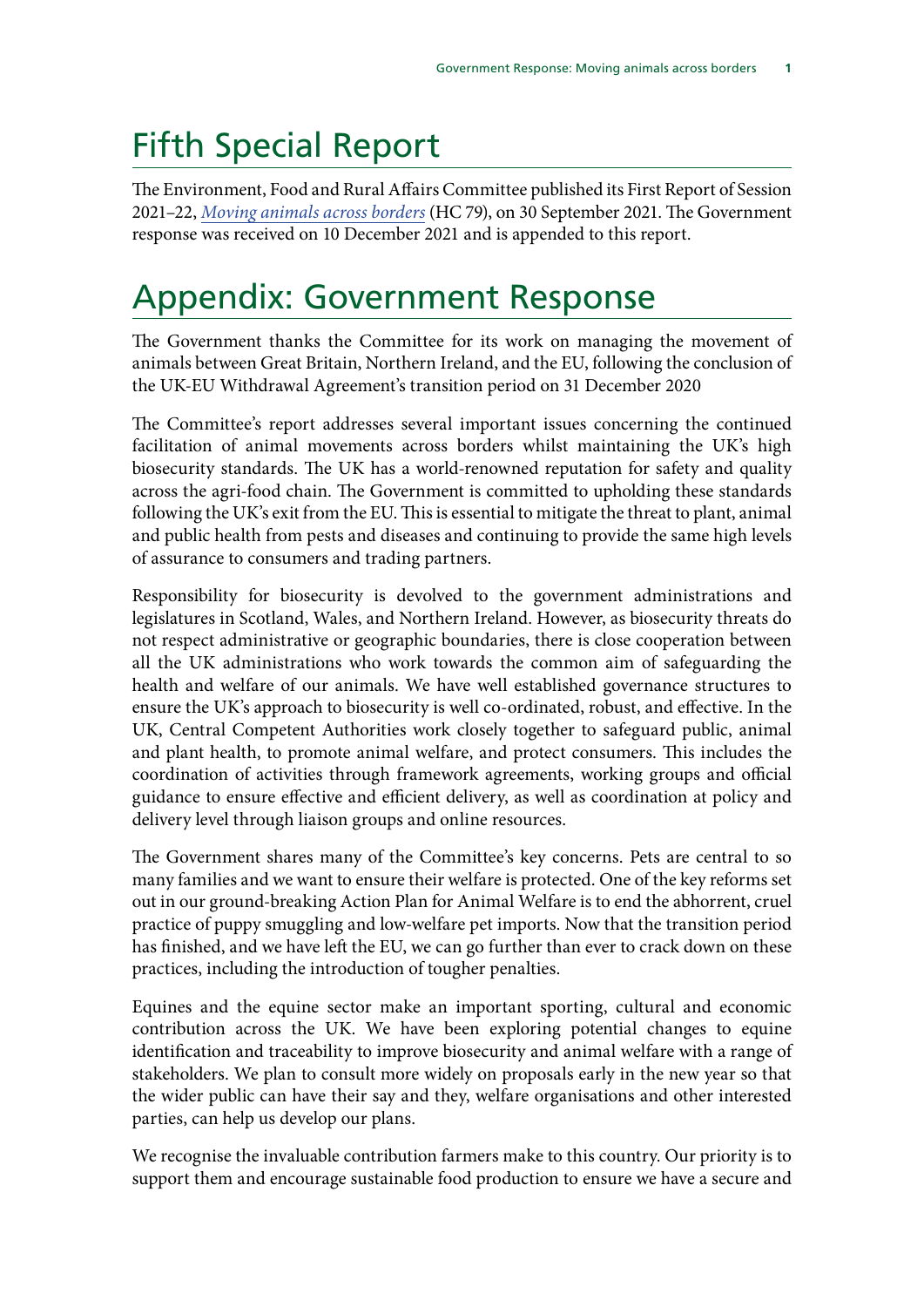environmentally sustainable supply of healthy food with improved standards of animal welfare. Promoting high quality biosecurity is fundamental to this and also makes a crucial contribution to trade.

The Government is participating in intensive discussions with the EU with the aim of delivering significant changes to the Northern Ireland Protocol. The Protocol's purpose was to protect the peace process and the Belfast (Good Friday) Agreement but it is now doing the exact reverse. The Government put forward proposals to fix the problems in our Command Paper in July 2021. These proposals work with the Protocol but they do require significant changes to processes and governance if the Protocol is to work in future.

Working with the EU, the UK Government has agreed a new Scrapie Qualifying Status (SQS) within the existing Scrapie Monitoring Scheme (SMS) for breeding sheep, which will facilitate the movement of breeding sheep from Great Britain to Northern Ireland. Further, we have secured an agreement with the EU Commission on the issue of livestock residency. This will enable cattle, sheep, and goats from Northern Ireland to move to Great Britain to participate in events such as shows and sales and return to Northern Ireland within 15 days without being subject to restrictive residency rules.

We are committed to ending the export of live animals for fattening and slaughter and outside the EU we can now realise this long-standing ambition. In addition, Defra and the devolved administrations in Scotland and Wales have consulted on several other welfare in transport reforms, such as setting maximum journey times, space allowances for animals and temperature controls. We wish to create a system which enforces new measures effectively whilst not adding unnecessary burdens to transporters wishing to export animals for permitted purposes.

The Government has taken a pragmatic approach to the introduction of wider imports checks, recognising the need to balance biosecurity across the UK while ensuring the smooth flow of trade and allowing business to focus on recovering from the pandemic. Live animal checks, based on risk, have continued since 1 January 2021 at the point of destination, will continue until there are designated physical border facilities for live animal checks at the point of entry. The Government has announced that full EU to GB sanitary and phytosanitary import controls will commence on 1 July 2022, and live animal checks will transition from destination to designated border control posts from that date.

The recently established Abattoir Sector Group is working to support and develop a thriving network of local abattoirs across the UK, which is essential to maintain high animal welfare standards, support sustainable farming, and meet the rising demand for local meat. The Group is working with Defra, the Food Standards Agency (FSA), and others to explore what tools might be used to support small abattoirs.

Above all, this Government remains absolutely committed to safeguarding our biosecurity, promoting the UK's thriving agri-food trade, and continuing to make the UK a trusted partner globally. We will continue to drive forward the work described below and engage constructively with all key parties.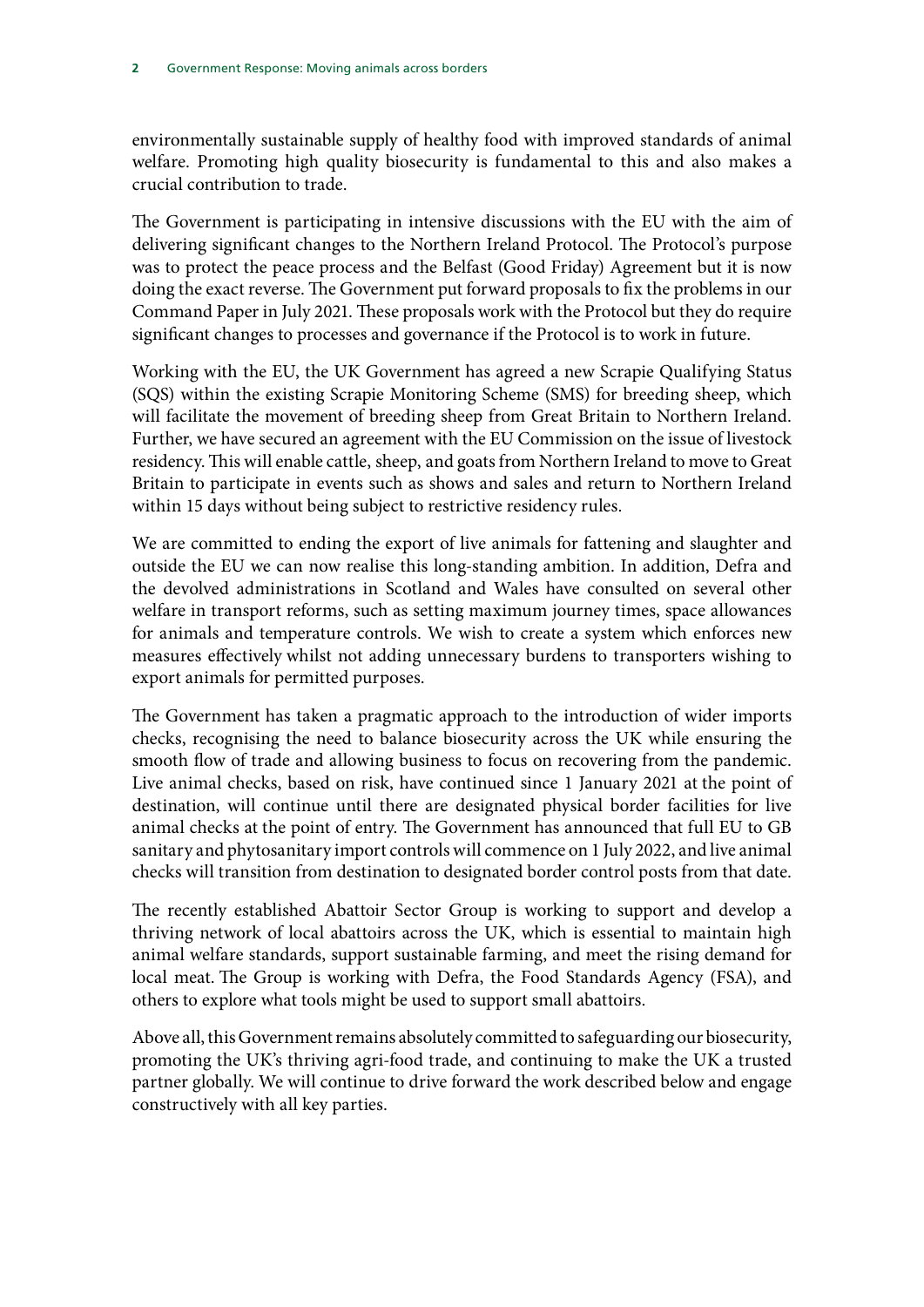### **Moving Pets**

1. **The Committee sees the introduction of this new regulation as an important step in preventing pet smuggling and is pleased the Government has acted on our recommendation.** (Paragraph 9)

2. **We welcome the Government's commitment to ban the import of pets younger than six-months-old, heavily pregnant pets, and pets that have been subject to poor animal welfare practices. We recognise the argument that ministers should be able to adapt regulations as science and intelligence evolve. However, we see no future where the movement of young animals, heavily pregnant animals or the import of animals which have been subject to poor welfare practices is acceptable. The need to prevent pet smuggling is serious and urgent, introducing these bans through later secondary legislation will only create further delays, enabling this illicit trade to continue.**  (Paragraph 13)

3. **The Bill should maintain the flexibility to allow ministers to adapt to future science and intelligence, but Defra should include a ban on animals younger than six months, heavily pregnant animals, and animals which have been subject to poor welfare practices on the face of the Bill, rather than secondary legislation. It should include a clear definition of 'heavily pregnant'. Putting these prohibitions in primary legislation would be a serious and sincere statement about the value the Government attaches to animal welfare.** (Paragraph 13)

The Government takes the issue of pet smuggling extremely seriously. Outside the EU, we can manage our own pet travel and commercial importation rules for Great Britain. In relation to Northern Ireland, our proposals set out in the Command Paper recognise that the UK's high biosecurity standards should form the basis for pet travel, which should operate as it did so successfully before our exit from the EU.

The Animal Welfare (Kept Animals) Bill was introduced in Parliament on 8 June 2021. The Bill sets out how the Government intends to fulfil its manifesto commitment to crack down on the issue of puppy smuggling and address movements of pets (dogs, cats, and ferrets) which are unacceptable on welfare grounds. The Bill aims to reduce the number of pet dogs, cats and ferrets that can travel to Great Britain (GB) in one non-commercial movement This would prevent unscrupulous traders from exploiting our pet travel rules. It would restrict non-commercial movements of pets to a maximum of five animals per vehicle on ferry and rail routes, and three animals per person for foot passengers or air travellers. The Bill includes a power to introduce further restrictions on the commercial import and non-commercial movement of pets on welfare grounds, via secondary legislation; for example, in the light of views and evidence from the public and key stakeholders or the emergence of new practices which cause concern.

In August 2021, the Government launched an 8-week consultation on proposed restrictions to the commercial and non-commercial movement of pets into Great Britain. These include proposals aimed at raising the minimum age of puppies moved commercially and non-commercially into Britain from 15 weeks to 6 months. Our proposals would also prohibit the movement of cropped and docked dogs and heavily pregnant dogs (defined as those over 42 days pregnant) into Great Britain. We are currently analysing responses to the consultation. We will publish a summary of responses in due course. Our approach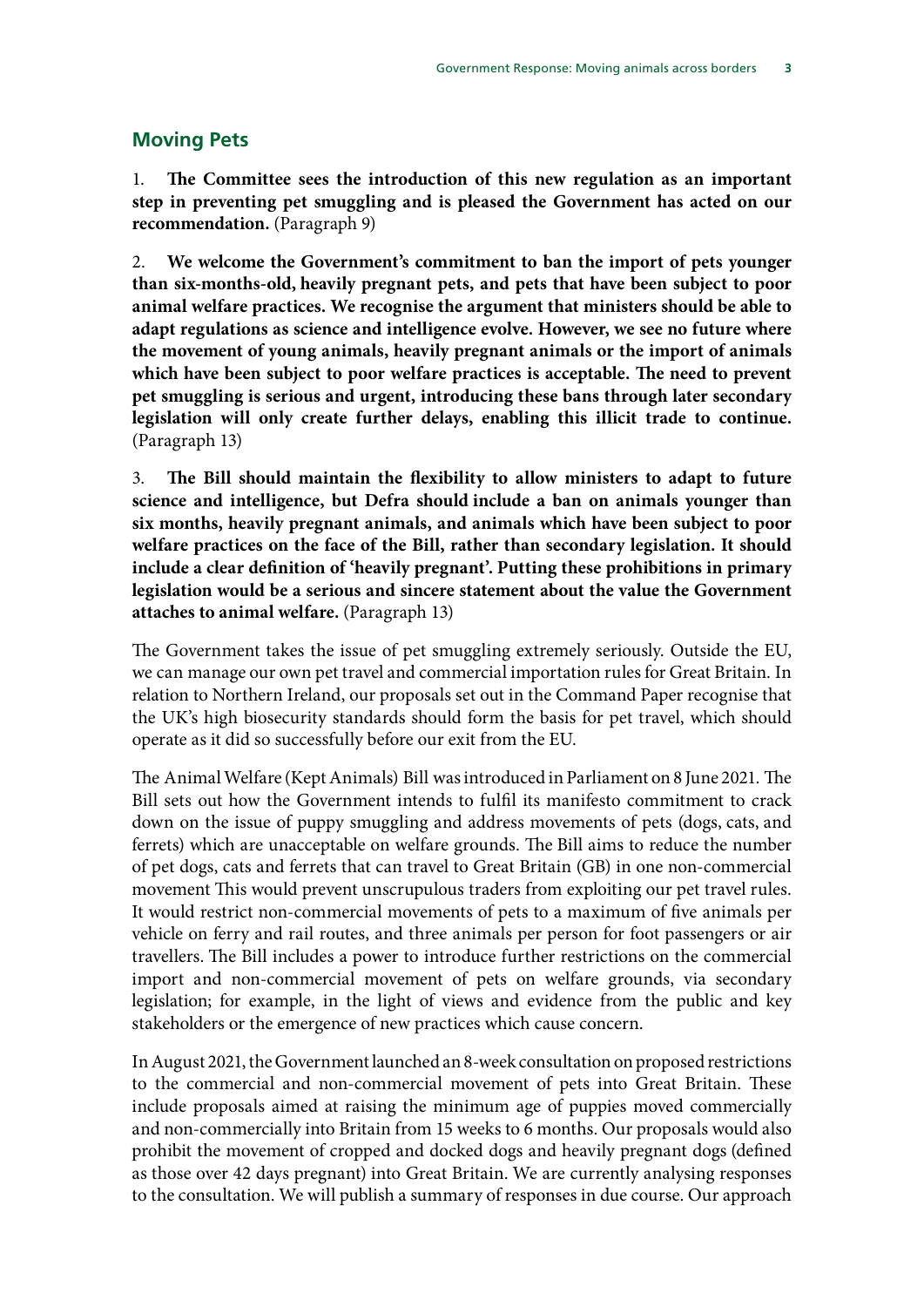aims to ensure that members of the public are not unduly impacted, while tightening the existing regime and tackling unscrupulous traders. We agree with the Committee that rapid action is needed to address the issues of pet smuggling and low welfare movements of pets. We are working at pace to deliver the necessary secondary legislation alongside the passage of the Bill through Parliament. Work is in hand to ensure compliance with WTO rules.

The Government's approach will help to address known issues quickly including emerging practices, and those circumstances where unscrupulous traders seek to circumvent existing restrictions. Such traders were quick to respond to advice to prospective pet owners about seeing a puppy with its mother prior to purchasing, by starting to import heavily pregnant females. This was a relatively new trend identified by the Animal and Plant Health Agency following the introduction of Lucy's Law in April 2020. Between January 2020 and May 2021, 31 heavily pregnant dams were detained. In our consultation, we set out our proposal to introduce a ban the movement of dogs which are more than 42 days pregnant. The ability to make such changes in future will be key to maintaining a robust system of regulation.

4. **Currently pet smuggling is viewed as a low-risk and high reward crime. The UK must improve its deterrents against pet smuggling.** (Paragraph 23)

5. **The Government should increase the sentences given to pet smugglers, including greater consideration of custodial sentences. Increasing prosecution rates must also be a priority, as prosecution rates are proportionately low given the estimated size of the trade. The Government should make use of its full suite of investigatory and enforcement powers to pursue the money generated from pet smuggling.** (Paragraph 23)

The maximum penalty for illegally importing a puppy is 12 months imprisonment or an unlimited fine. In August 2021, the Government launched an 8-week consultation on proposed restrictions to the commercial and non-commercial movement of pets into Great Britain. We sought views on the existing maximum penalty and whether this should be increased. Under the Welfare of Animals (Kept Animals) Bill the Government may set a maximum penalty of 5 years imprisonment for illegally importing a pet, or an unlimited fine. In principle, any new penalties could apply to new criminal offences introduced under the Bill as well as any existing criminal offences which relate to the import of pets. We are analysing the responses to the consultation and will publish a summary in due course.

The Animal and Plant Health Agency (APHA) has appointed two local authority Trading Standards Officers to co-ordinate the targeting and investigation of illegal imports of companion animals. These posts are currently funded until 31 March 2022. In this period the postholders will work in partnership across all local authorities and other agencies to identify and deal with individuals who regularly and intentionally commit offences. The aim is to embed new ways of working and further disrupt the illegal importation of pets.

6. **It is the carriers not APHA staff who carry out most checks on pets at the border. Therefore, Defra should ensure that there is a legal obligation for the individual checking the animal to "visualise" the animal, making sure it matches the paperwork and microchip presented.** (Paragraph 24)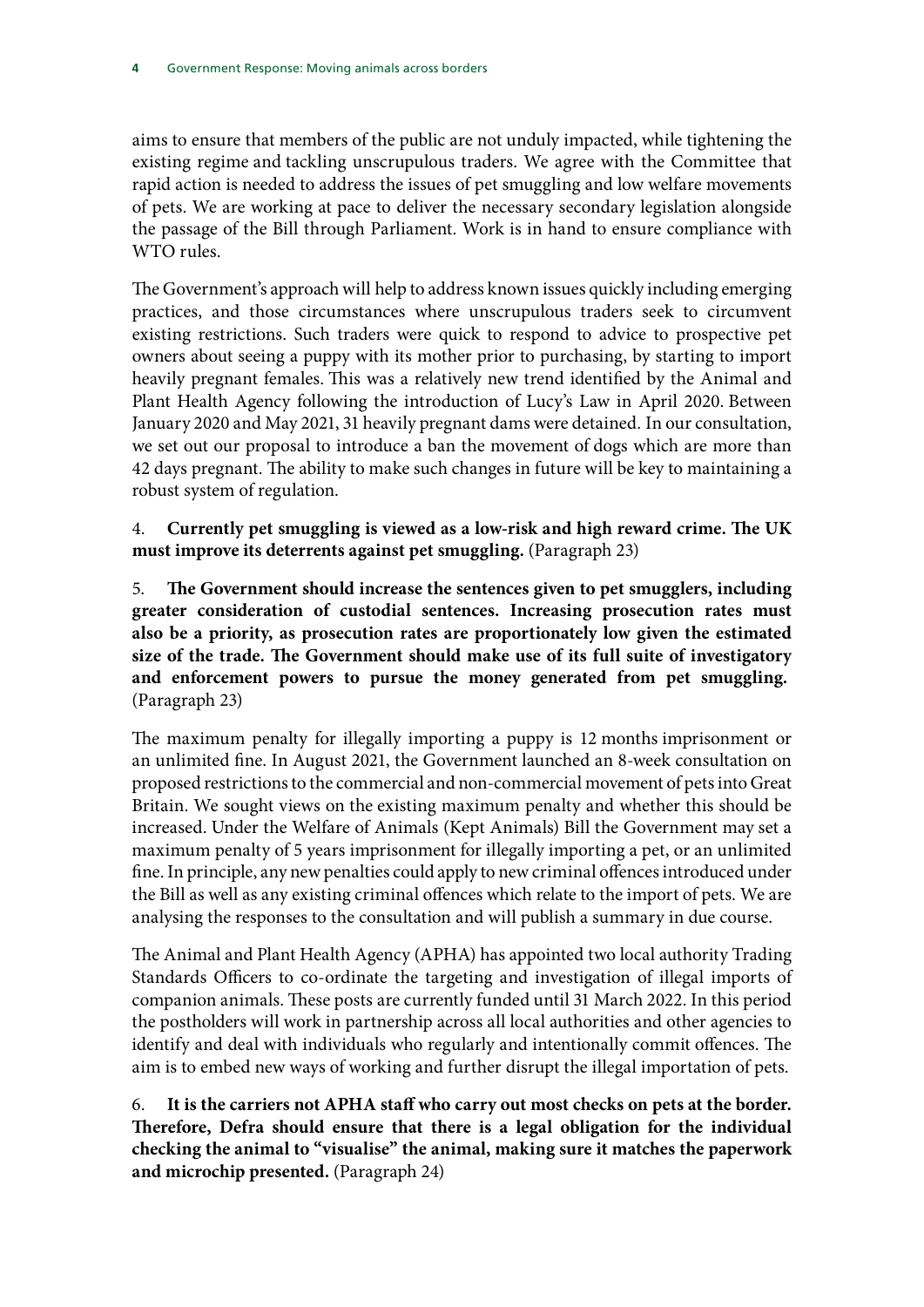7. **Moving the responsibility for checking pets at the border from carriers to a Government Agency will prevent the conflict of interests that is inherent within carriers checking the pets of their customers.** (Paragraph 25)

### 8. **The responsibility for checking pets at the border should be shifted from carriers to a Government Agency like APHA or Border Force to ensure smuggling is dealt with effectively.** (Paragraph 25)

We continue to operate one of the most rigorous and robust pet travel checking regimes in Europe. Under existing Pet Travel rules all non-commercial dogs, cats, and ferrets entering Great Britain on approved routes (excluding those travelling from the Republic of Ireland, the Isle of Man, and the Channel Islands) must undergo 100% documentary and identity checks by authorised pet checkers.

Authorised pet checkers must be trained by APHA staff before they are granted approval. A system of audits carried out at least once a year, or more frequent depending on the throughput, plays an important part in ensuring rules and requirements are properly implemented and standards met. Pet checkers receive refresher training and are encouraged to work with APHA to identify trends in non-compliance and additional training requirements.

Engagement with pet carriers demonstrates that they are committed to preventing illegal imports of pet animals. Carriers have already instituted unilateral measures to reduce the carriage of pet animals for commercial reasons. For example, both P&O Ferries and Brittany Ferries have refused accounts to commercial dog importers. Eurotunnel now limits the number of pets that can be transported in one vehicle. These carriers work closely with operational colleagues at APHA and Border Force. Evidence gathered by APHA during mandatory quality assurance checks on pet travel movements demonstrates good awareness of the pet travel rules.

Although the Government have no plans to change the current compliance checking arrangements, we will continue to keep the compliance and enforcement of any new and existing requirements under review.

9. **Within Defra's policies there is an increasing focus on the prevention of pet smuggling. However, this increased policy focus has not been matched by an increased prioritisation of the issue or increased funding within Border Force or APHA. Furthermore, we note above the need for responsibility for checking pets at borders to move from the carriers to Government agencies.** (Paragraph 26)

10. **Whichever of Border Force or APHA takes responsibility for checking pets must be properly resourced, and the Department should set out what steps it is taking within Government to ensure that this work is appropriately prioritised and resourced.** (Paragraph 26)

APHA is the primary operational delivery agency for pet movements. Defra, Border Force and APHA work collaboratively to share intelligence to support the prevention of illegal imports. Responsibility for conducting pet checks on non-commercial movements is delegated to authorised carriers and pet checkers who can refuse travel to non-compliant animals or share intelligence with APHA who can intercept at the port/border if noncompliance is suspected. Local Authorities are the enforcement and prosecuting bodies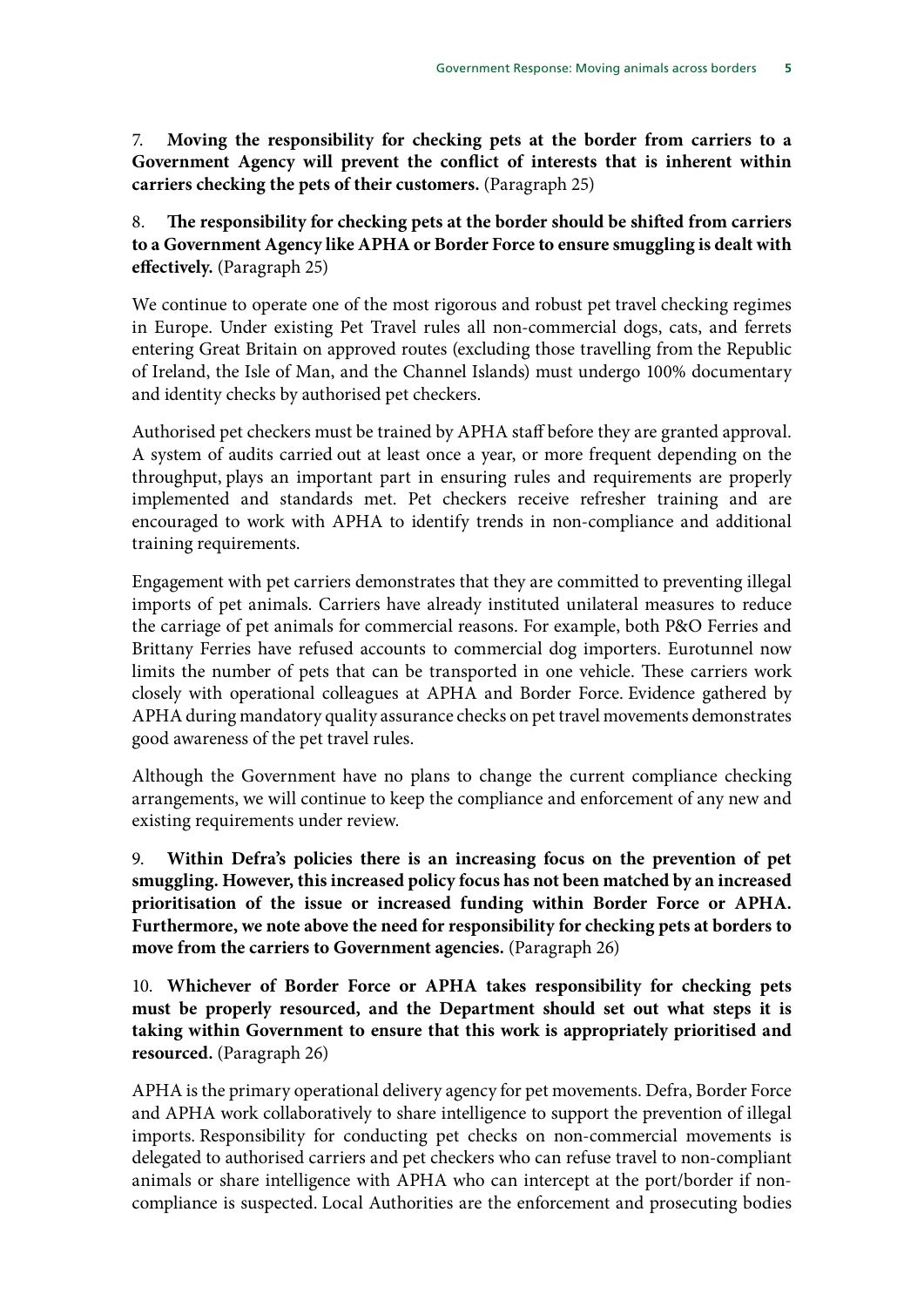for any offences discovered during the process of smuggling puppies. These roles are not anticipated to change following the introduction of measures under the Animal Welfare (Kept Animals) Bill.

APHA is working closely with Defra to determine Border Control Post (BCP) resource requirements and provide capacity in readiness for the new 2022 Live Animal Imports regime. There are no plans to provide Local Authorities with additional funding for riskbased checks at this stage.

11. **It is unclear whether travellers have understood the requirements of the new pet travel regulation. There is a risk that as travellers wishing to take their pets abroad will be sent home at the border.** (Paragraph 30)

12. **Defra should continue its efforts to ensure travellers understand the new pet travel regulations. The current reduction in travel provides an opportunity to ensure no pet owner is turned back home at the border once travel increases.** (Paragraph 30)

The EU Commission informed us of their decision to grant the UK 'part 2 listed' status late last year. The Government immediately issued comprehensive guidance through GOV.UK in December 2020 to support pet owners who wish to take their pet or assistance dog to the EU or Northern Ireland. This was supported by a social media campaign. We continue to work closely with private veterinarians, carriers (including ferry companies), and assistance dog charities to communicate the new rules for pet travel as widely and effectively as possible.

Surveys carried out on behalf of the Government suggest that there are good levels of public engagement with our guidance. The latest survey (May 2021) suggests that a very high proportion of those who plan to take their pets to the EU are aware that they need to prepare at least one month before travelling. We created and published additional communications products in mid-July 2021 to ensure that potential travellers continue to be aware of the new pet travel rules before they travel. We continue to communicate the new requirements.

This Government will continue to work with carriers, vets and officials in individual EU Member States, to minimise the number of pets that are non-compliant with the pet travel rules. We will work with key stakeholders to amplify our pet travel guidance on an ongoing basis. To prevent travellers with pets being turned away upon landing in the EU, some carriers carry out pre-boarding checks. Additionally, we have put in place measures that enable pets which are refused entry into EU Member States to return to Great Britain without the need for quarantine, under specific circumstances for a limited time.

13. **Regaining 'Part 1 listed' under the EU's Pet Travel Scheme will make taking pets to the EU and Northern Ireland easier and less costly.** (Paragraph 33)

14. **The Government should engage with the EU and adopt a pragmatic stance in the pursuit of either 'Part 1 listed' status in the EU Pet Travel Scheme', or an arrangement which is as close to 'Part 1' status as is possible within the current political context environment.** (Paragraph 33)

The Department has applied to the European Commission to become a 'Part 1 listed' third country in relation to non-commercial movements of pet dogs, cats, and ferrets. On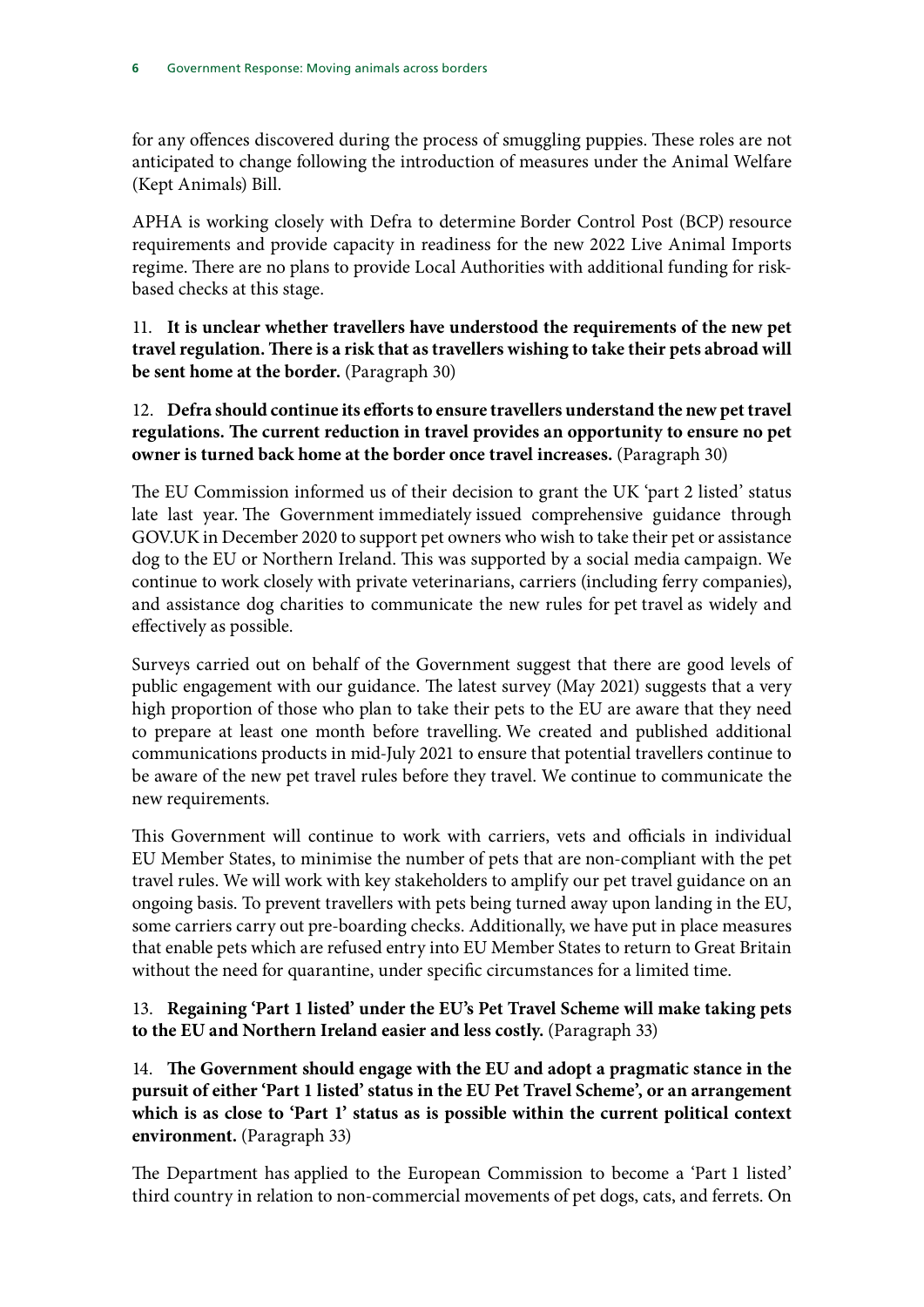3 December 2020 the EU's Standing Committee on Plants, Animals, Food and Feed voted in favour of, and has now adopted, the UK as a 'Part 2 listed' country. The UK meets all the animal health requirements for becoming a 'Part 1 listed' third country. Indeed, as already noted, we have one of the most rigorous pet checking regimes in Europe to protect our biosecurity. Our animal health disease risk has not changed since leaving the EU. We recognise the challenges that 'Part 2 listed' status poses for those travelling with pets and assistance dogs. We will continue to press the EU Commission to secure both 'Part 1 listed' and recognised tapeworm free status.

15. **A number of non-endemic canine diseases are on the rise in the UK. These pose a serious health risk to the UK pet population. There is a particular risk from street animals being rehomed in the UK and dogs which have been smuggled in. Leaving the EU gives the UK an opportunity to introduce regulations that will provide increased protection for animal health and biosecurity, the Government should act on this opportunity.** (Paragraph 40)

The Government agrees with the Committee's findings. Since the beginning of the Covid-19 pandemic, there has been a marked increase in pet ownership. These animals include a proportion of rescued street dogs from Eastern Europe. Linked to this, we have seen a rise in the cases of canine brucellosis caused by the Brucella canis bacterium. This is a serious zoonotic infection which causes abortions in pregnant dogs and serious clinical disease. This rise in cases, has caused concern in Defra, the devolved nations and in the UK Health Security Agency. Incidents are investigated on a cross-departmental basis. No cases have been detected in humans in the UK. In February 2021 we took action to make sure that infection with B.canis is reportable. This will help improve our evidence base on this disease. We are now considering what additional steps might be needed for commercial pet imports. Proposed changes to existing regulations to clamp down on low-welfare pet imports might also be needed. Our work to pursue the licensing of dog breeders and initiatives to educate the public on how to source dogs responsibly should have a further positive impact.

16. **The Government should introduce pre-import screening for non-endemic diseases which threaten the UK pet population. This should be accompanied by the reinstalment of the UK's tick and tapeworm treatment requirements that existed before the UK joined PETS. The UK should also introduce the rabies titre test as a way of ensuring animals have valid rabies vaccinations and the animal's paperwork has not been forged. The UK's biosecurity is being threatened now and these changes need to brought in as soon as possible.** (Paragraph 40)

The Government broadly agrees with the Committee's findings. On tick treatment, there is a greater risk that the brown dog tick, Rhipicephalus sanguineus, might become established because of increasingly mild winters. However, the prevalence and incidences of other ticks and tick-mediated infections is also rising, in livestock as well as pets, such that tick treatment of pets alone is not the complete answer.

Surveillance demonstrates that tick distribution and abundance is changing throughout the UK for many reasons, including habitat and climate change. Small numbers of localised infestations with non-native tick species have been reported in recent years. For these reasons, Defra strongly encourages pet owners to treat their pets to help protect their animals against ticks and tick transmitted diseases when travelling abroad.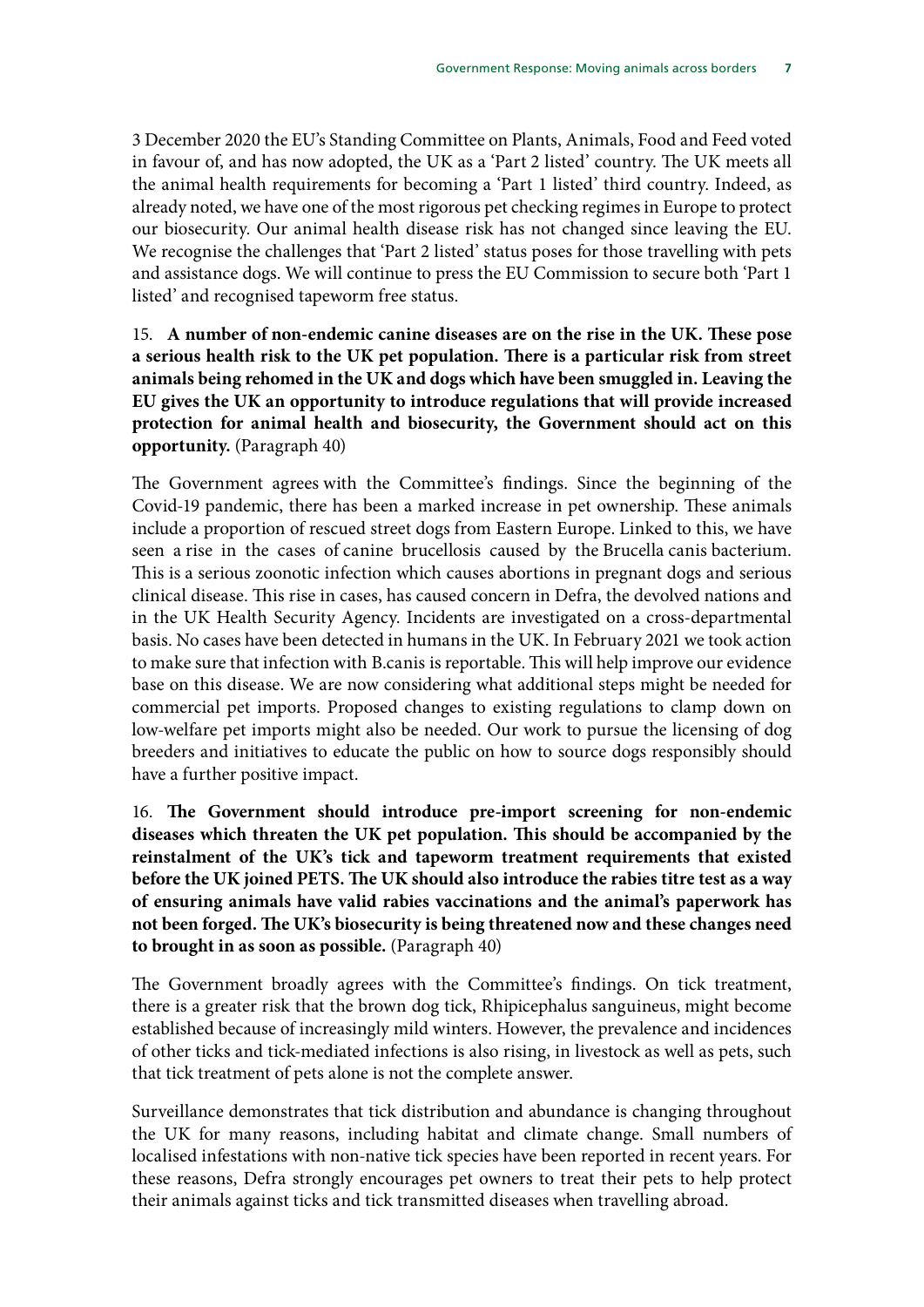The rabies titre test is a good indication of the level of protection of an individual animal. However, it is not the only indication and we also need to see evidence of the place of origin of the animal, the vaccination programme, identification and pet passport or health certificates. Extra burdens on pet owners would be significant if rabies serology were to be re-introduced. Because the requirement is for only one titre to be taken during the lifetime of the animal, provided the rabies booster vaccination is up to date, we consider the serology test alone can be misleading. Recent quantitative risk assessments have concluded that the risk of a pet animal with rabies entering the UK under the pet travel rules is very low.

This Government remains vigilant to the risks posed by non-endemic diseases and we continue to monitor the disease situation carefully. Defra has no immediate plans to change the import health requirements for dogs, cats and ferrets entering Great Britain. Our future policy will be guided by risk assessment.

### **Moving horses**

17. **Britain is a leading player in the global equestrian market, which provides significant economic benefits to the UK. The Government must enable the expedited movement of 'high health status' horses across Europe to protect this industry. An agreement on high health status horses would benefit all parties involved and has been advocated by the British, Irish and French racing and breeding industries to the highest levels of the European Commission.** (Paragraph 50)

18. **The Government should work with the EU to formulate an agreement on 'high health status' horses as quickly as possible. This agreement should be based on a system which is digital by design and easy to use. The Government should adopt a pragmatic and practical stance in pursuit of this goal.** (Paragraph 50)

The Government acknowledges the benefits to industry of streamlining equine movements between the UK and the EU, and notes that our robust animal health controls have not changed since we left the EU. We will explore any potential flexibility that will facilitate the movement of horses, including 'high health status' horses, and have supported industry lobbying on these issues. The European Commission has, to date, been clear that third country rules will apply to the UK in this area. However, we will continue to work towards a satisfactory solution.

19. **We have been told that there are horses being illicitly moved across Britain's borders and being sent to slaughter under the guise of being sold for other purposes.** (Paragraph 55)

20. **Defra should investigate non-compliant horse movements and quantify the scale and causes of the practice. This work should take place in collaboration with industry groups like World Horse Welfare who have developed intelligence and expertise on horse smuggling. Once the scale of the issue has been identified, Defra should set out a plan to address it within a year, and no later.** (Paragraph 55)

The Government is fully committed to delivering its manifesto commitment to end the live export of animals, including equines, for slaughter and fattening. As part of this approach, we are working closely with devolved nations and the key industry organisations on the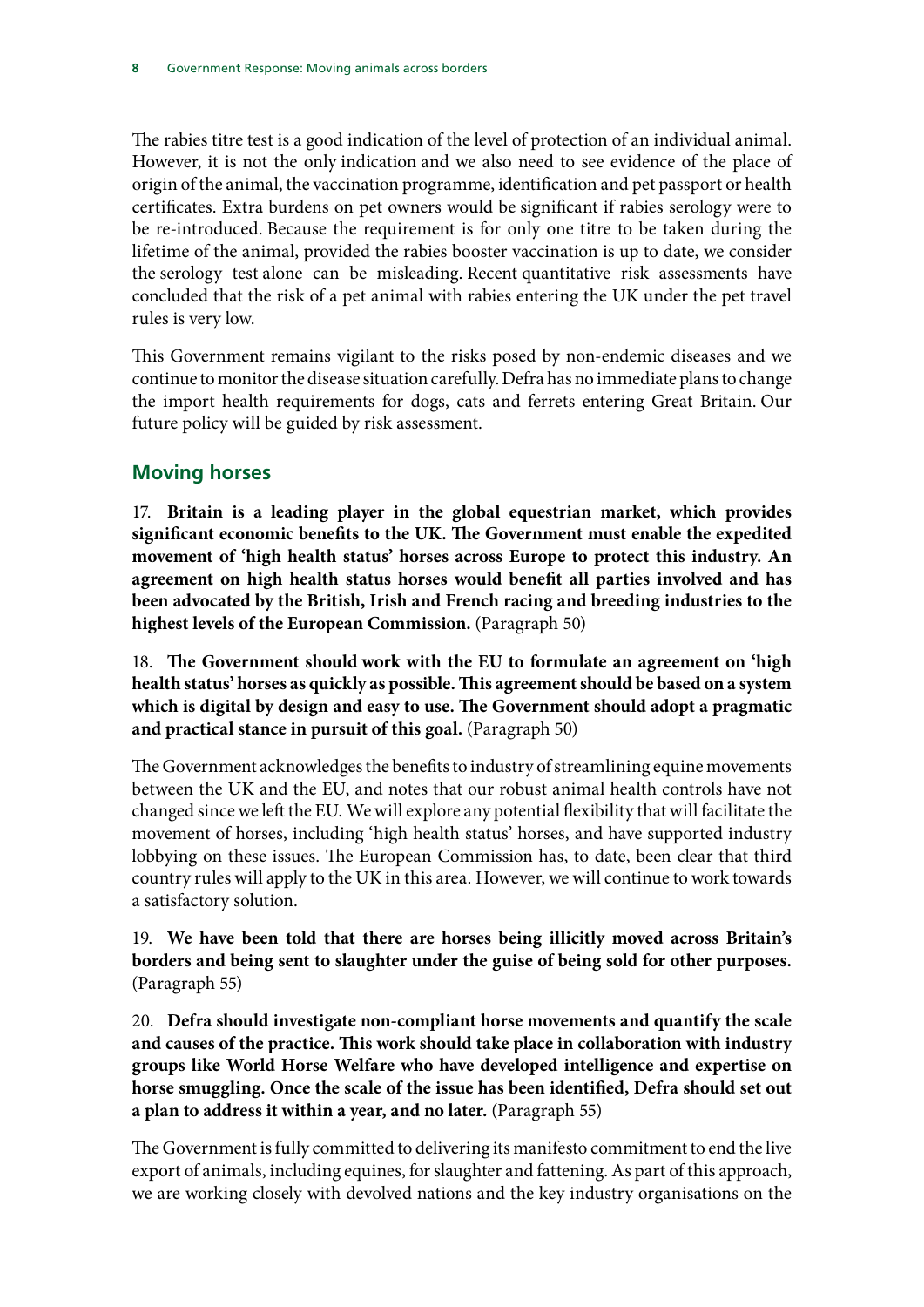issue of misdeclaration of movements of equines for slaughter.

Through our engagement with Weatherbys, the Fédération Equestre Internationale and other Passport Issuing Organisations we are working to identify what evidence is available to prove the purpose of an individual export at the application stage. These discussions are focused on facilitating the legitimate trade of equines moving for the purpose of competition, racing or breeding. We are also working closely with World Horse Welfare to identify trade of concern, for example, horses that are allegedly being sent abroad for slaughter. These discussions will enable us to focus our controls on higherrisk consignments.

21. **The current system of equine ID is not fit for purpose. Its outdated and fragmented paper systems enable fraud. A digital identification system would help to prevent horse smuggling and enable the expedited movement of 'high health status' horses. The mandatory microchipping of equines facilitates a digital identification system, which we believe is available at the moment. Defra should move to this system as a matter of urgency.** (Paragraph 63)

22. **The proposals put forward in Defra's upcoming equine identification consultation should be digital by design and easy to use, except in exceptional circumstances, such as the studbook network which is vital for the support of native, rare and indigenous breeds. It is our understanding that these systems already exist within the industry. The Government should embrace these systems or guarantee interoperability with them. Alongside this new identification system Defra should develop a funded action plan to enforce the identification rules. The consultation should be published within the next three months and the action plan should be published within three months of the consultation's conclusion.** (Paragraph 63)

The Government is clear that our departure from the EU has provided us with an opportunity to improve the existing equine ID and traceability regime in England. We can act on our own national priorities for robust equine health and welfare and continue to protect public health. As set out in our Action Plan for Animal Welfare, proposed changes, including further digitisation, will be considered as part of a new public consultation we now plan to launch early in the new year.

As part of our approach, we will focus on making it easier for owners and others who are responsible for equines to update their records. This will make the Central Equine Database a more accurate record of those animals registered here and better support our animal welfare and disease controls. We recognise the critical importance of studbooks and the work of breed societies in supporting native breeds and we do not propose to materially alter these arrangements.

### **Moving Livestock**

23. **The current lack of border control posts approved to process live animal exports in European ports is an effective ban on the export of British livestock to mainland Europe. The Government's strategy of incentivising the construction of border control posts by providing information on the value of the sector has not been successful.**  (Paragraph 74)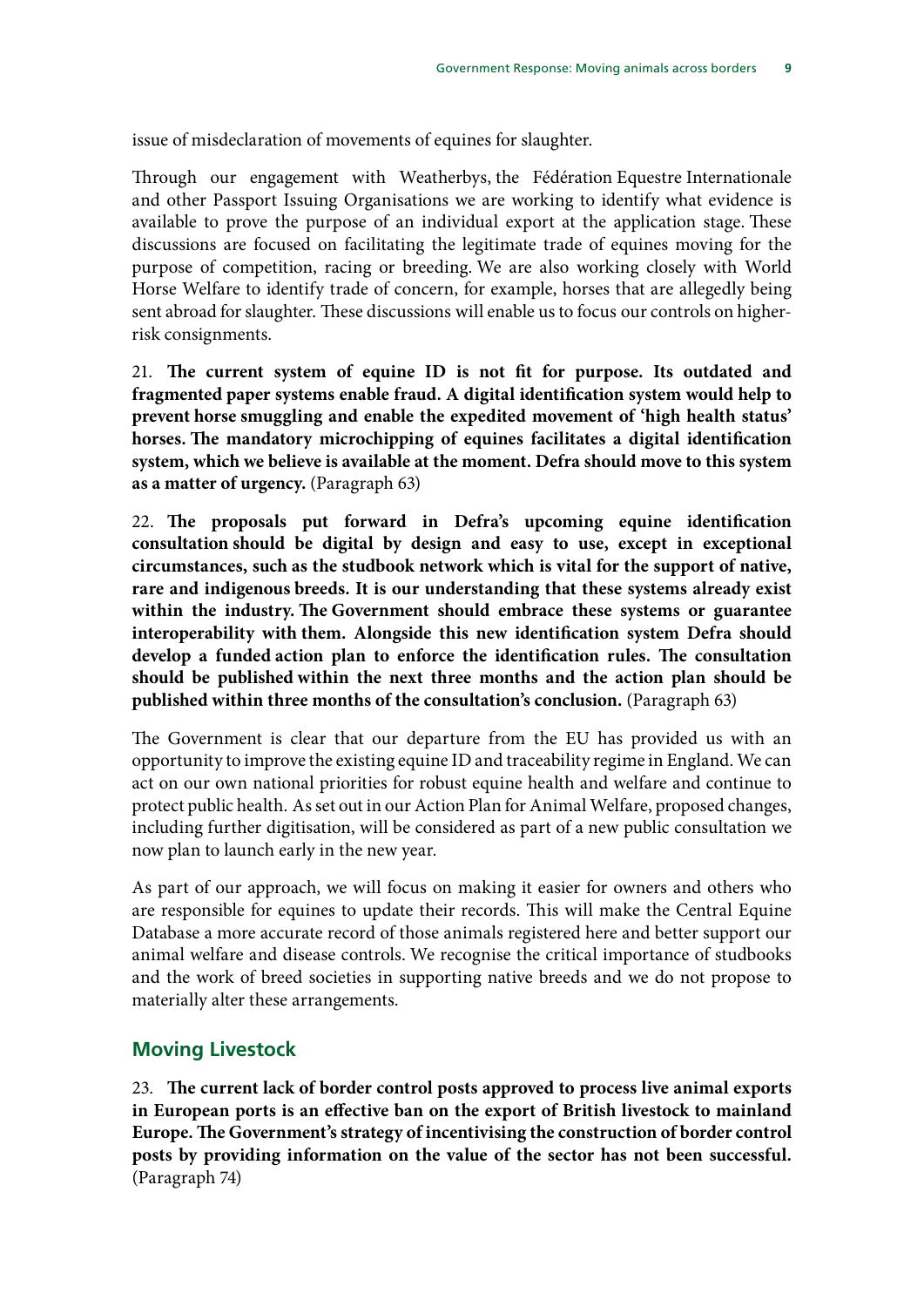24. **The Government must work more closely with the EU and commercial partners to ensure that border control posts capable of processing livestock are built immediately in Northern European ports.** (Paragraph 74)

25. **The Government must ensure border control posts capable of processing live animals are operational by March 2022. This date is an absolute deadline rather than a target. These posts should be geographically spread around the country and provide appropriate capacity to meet market demand to prevent overly long journey times which endanger animal welfare. Defra should publish information relating to the location and capacity of specific border control posts by December 2021 to allow businesses to prepare for the March 2022 deadline.** (Paragraph 75)

The UK has a well-established and effective assurance system to ensure that relevant agrifood legislation remains fit for purpose. The UK food and farming sector is one of the most highly regulated in the world, meeting the strict requirements of domestic legislation. The Government is committed to maintaining the UK's high standards following EU Exit and to providing the same high levels of assurance to consumers and trading partners.

Against this background, the Government has taken a pragmatic approach to the introduction of wider imports checks, recognising the need to balance biosecurity across the UK while ensuring the smooth flow of trade and allowing business to focus on recovering from the pandemic. Risk-based live animal checks at the point of destination will continue until there are designated physical border facilities for live animal checks at the point of entry. The Government has announced that full EU to GB sanitary and phytosanitary import controls will commence on 1 July 2022. Live animal checks will transition from destination to designated border control posts from that date.

The UK will have a Border Control Post (BCP) for livestock, equines, and camelidae at the Sevington inland Border Control Post located in Ashford, Kent. This BCP will carry out necessary sanitary checks on these species when entering the UK via Eurotunnel and the Port of Dover. It is expected to be operational from 1 July 2022. A second facility in Kent to accommodate all other animal species arriving via the Short Straits is currently being identified. Live animal checks on all other species will continue at destination until BCPs become operational.

Defra is continuing to assess the national picture of planned live animal BCP capability and to explore how this might be increased. Further BCPs, funded by the live animal infrastructure fund grant competition, will be designated once complete. In addition to these sites, the Port of Tyne, several airports, and sites within the devolved nations will also have BCPs to facilitate live animal checks.

26. **British breeding stock is an important export. We are concerned that the ban on export for slaughter and fattening has been interpreted as a ban on the export of all live animals, which may have led to EU partners not prioritising suitable border posts. This could damage the export of British breeding stock.** (Paragraph 76)

27. **Within a month of this report's publication Defra should provide a clear statement of support for the ongoing export of British breeding stock, emphasizing that these exports will not be affected by the ban on export for slaughter and fattening.** (Paragraph 76)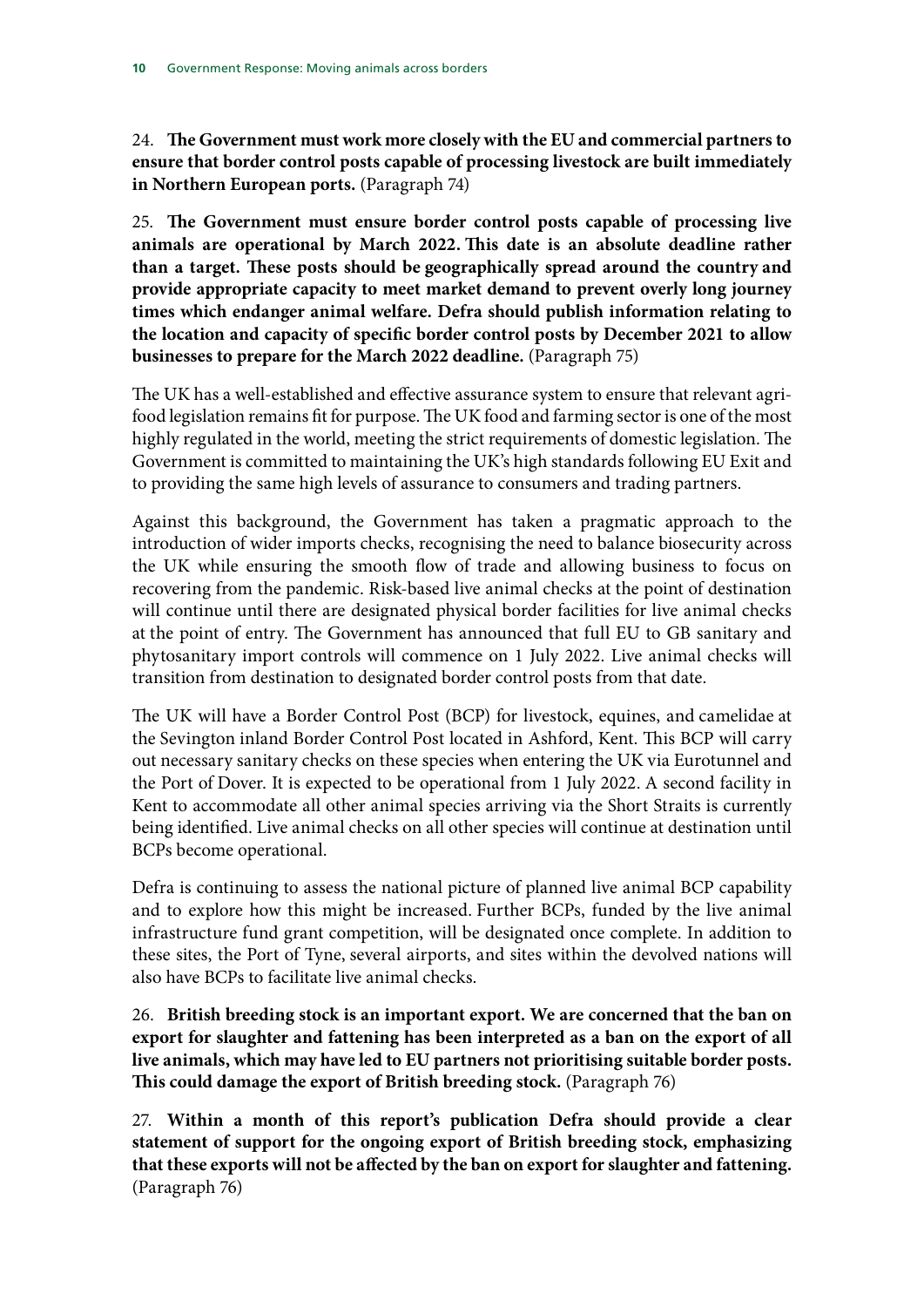Prior to the introduction of the Animal Welfare (Kept Animals) Bill, the Secretary of State wrote to industry stakeholders on 7 June 2021 clarifying the scope of the live exports ban. The Secretary of State's letter confirmed that the Animal Welfare (Kept Animals) Bill would not introduce a prohibition on the export of live animals from Great Britain to third countries for breeding purposes. Nor would it introduce a prohibition on the export of poultry from Great Britain to third countries. The provisions of the Animal Welfare (Kept Animals) Bill make clear that this is not a ban on the export of all live animals, rather a ban on the export of animals for slaughter and fattening purposes alone.

The Government recognises the economic value of the global trade in breeding stock from Great Britain, in addition to its role in the development of resilience of local breeds within third countries. British breeds can offer advantages such as genetic disease resistance, higher quality meat, and increased carcass size. Animals that are exported for breeding purposes are generally transported in very good conditions above the regulatory baseline, with procedures put in place to ensure that the welfare of the animal is prioritised throughout the journey. Animals exported for breeding are typically able to live a full and healthy life once they arrive at the destination country.

The Government is working closely with the National Farmers' Union in its efforts to encourage ports and commercial operators to set up Border Control Posts (BCPs) to enable the export of livestock for breeding to the EU. The Government is also in discussion with officials of EU Member States about the development of BCPs for livestock. We will continue conversations with Member States and keep the issue on the agenda.

28. **The movement of agricultural animals between Great Britain and Northern Ireland, a practice that has existed for generations, has been disrupted by the Northern Ireland Protocol. The residency, scrapie and ear tagging requirements risk jeopardising the genetic integrity of Northern Irish breeding stock. Although it is a small number of farm businesses that are affected, these are often small, independent, family run business and the impact of the restrictions could be catastrophic.** (Paragraph 87)

29. **The Committee welcomes the agreement between the Government and the Commission on residency requirements and ear tagging.** (Paragraph 88)

30. **However, the Government should monitor the implementation of the new systems to make sure they are fit for purpose and fully enable the movement of livestock from Great Britain into Northern Ireland. It should review these arrangements within 12 months of their implementation and report back to this committee.** (Paragraph 88)

The Government and the European Commission have come to an agreement on the issue of livestock residency. This will enable cattle, sheep, and goats from Northern Ireland to move to Great Britain to participate in events such as shows and sales and return to Northern Ireland within 15 days without being subject to restrictive residency rules.

Livestock identification remains an outstanding issue, however. Livestock are currently identified with tags containing either a two-letter country identification code, or a numeric equivalent, followed by a unique identification number for each animal. Livestock from Northern Ireland are currently identified with 'UK' or 826 tags. Livestock from Great Britain have the same identification number and code.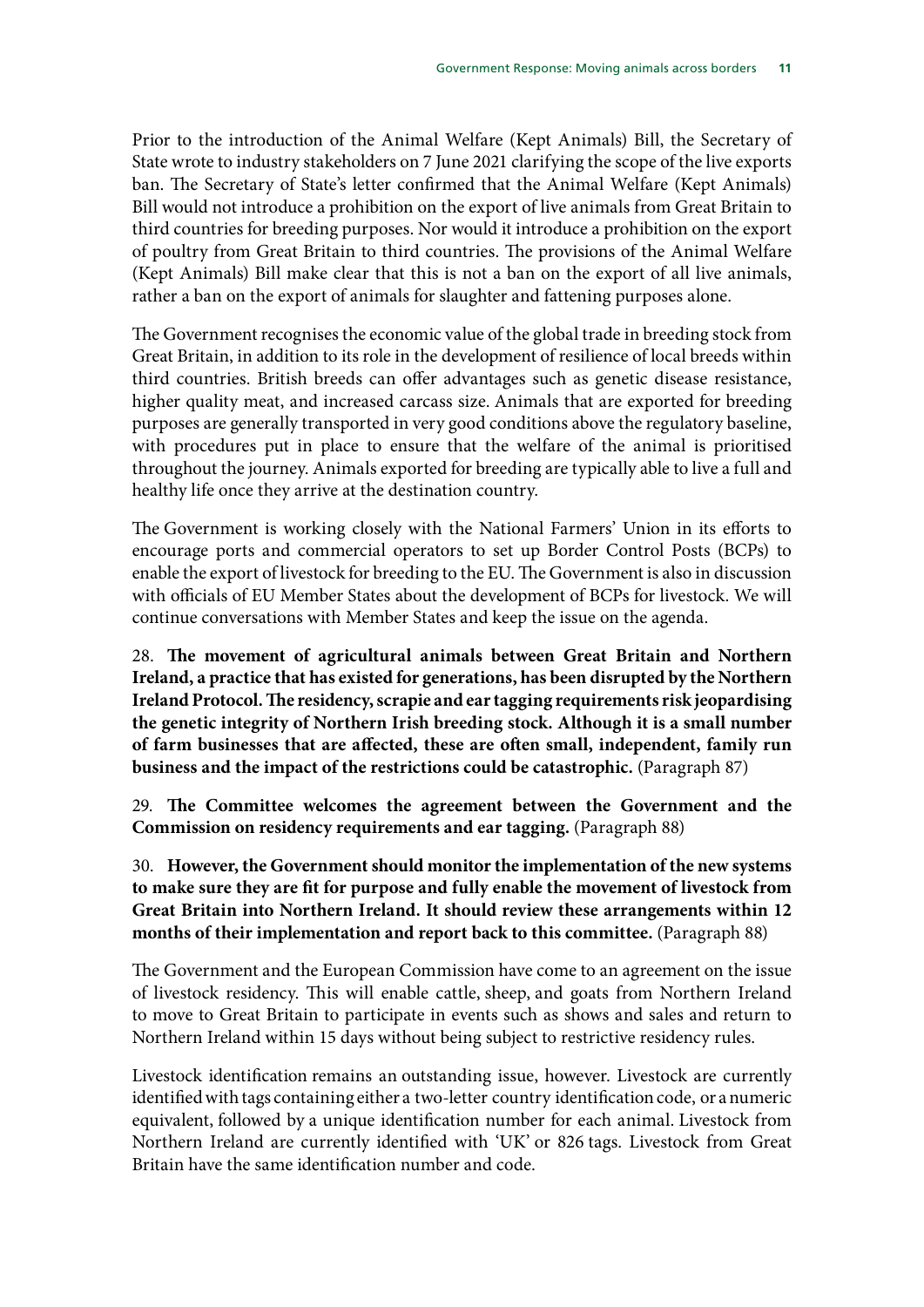On 28 June 2021, the EU adopted Regulation (EU) 2021/1064 which requires livestock from Northern Ireland to be identified with a new two letter code 'XI' or its numeric equivalent 899. This means that livestock from Great Britain and Northern Ireland are now identified using different country codes. Livestock which do not already have EU-compliant ID which are moved into Northern Ireland from third countries, including Great Britain, need to be re-identified in accordance with EU rules. This requirement also applies to British livestock moved into Northern Ireland.

We would prefer to continue using 'UK' identification codes for livestock from Great Britain and Northern Ireland. The unique identification number for each animal already contains a regional identifier. We believe this is sufficient to enable the identification of livestock from Northern Ireland and to resolve traceability concerns.

These issues were discussed with the European Commission at official level on 20 July 2021. The UK is continuing to work with the EU to find a solution that can fully respect Northern Ireland's place in the UK and facilitate intra-UK movements.

The Government will continue to monitor the implementation of residency and identification requirements and will report back to the Committee within 12 months of implementation as its report recommends.

31. **Furthermore, we welcome that the Government is working on a solution to the scrapie requirements, but a solution must be found immediately.** (Paragraph 89)

32. **The Government should work with the EU to agree a derogation from the scrapie monitoring system, as quickly as possible. This derogation should provide adequate time for farmers to join the system. The Government should adopt a pragmatic and practical stance in pursuit of this goal.** (Paragraph 89)

33. **In the short-term Defra should extend the Movement Assistance Scheme to pay for scrapie testing. The new breeding season for sheep is about to start meaning the Government needs to find an immediate solution to allow breeding stock from Great Britain to enter into Northern Ireland. As such, the Movement Assistance Scheme should be extended for this purpose by October 2021.** (Paragraph 90)

Working with the EU, the UK Government has agreed a new Scrapie Qualifying Status (SQS) within the existing Scrapie Monitoring Scheme (SMS) for breeding sheep, which will facilitate the movement of breeding sheep from Great Britain to Northern Ireland.

Once SQS status is achieved, operators will be able to move breeding sheep and goats from Great Britain to Northern Ireland, provided they comply with other conditions of the relevant Export Health Certificate. Following three years of compliance with SQS rules, operators will progress to Controlled Risk status on the Scrapie Monitoring Scheme. Applications for Scrapie Qualifying Status need to be made by 31 December 2021 and details are available through SRUC. Defra will continue to work closely with trade bodies, SRUC and DAERA over the coming months to make operators aware of the SQS solution.

From 1 July 2021 we have included the cost of scrapie testing for GB-NI movements in the Movement Assistance Scheme.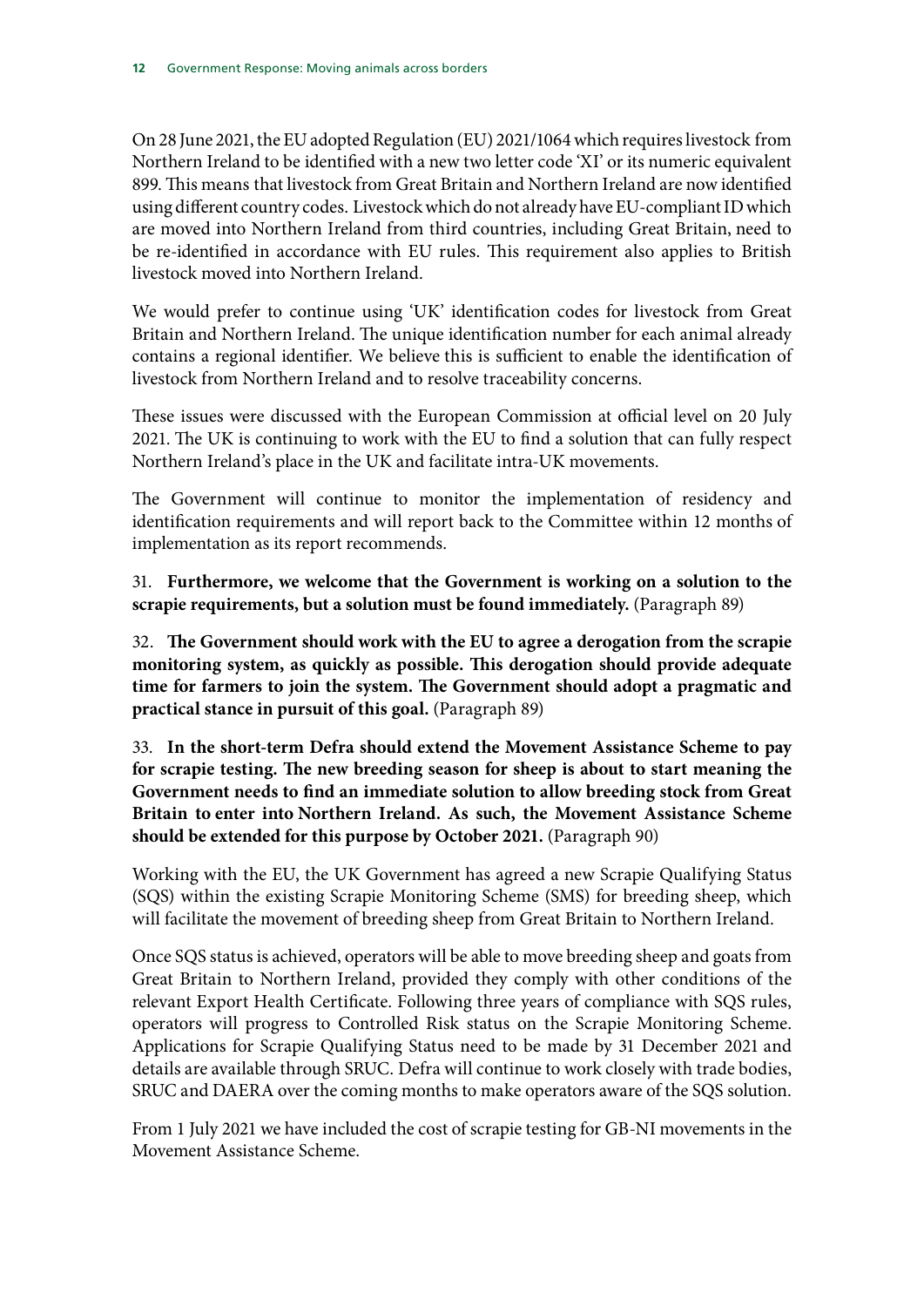We put forward proposals to address these problems in the Command Paper *Northern Ireland Protocol: the way forward* in July 2021. In the longer term our proposals recognise that the UK's high biosecurity standards should form the basis for livestock travel within the UK, which should operate as it did so successfully before our EU exit.

34. **We welcome the ban on export for slaughter and fattening as an important step in protecting animal welfare. We understand that the number of animal movements this ban will affect is small, however, we are concerned that there may be unintended consequences. Particularly, that it may create longer journeys, which may increase costs for some UK farms and could have the unintended effect of worsening animal welfare. We are also concerned that this will prohibit the movement of livestock for breeding purposes.** (Paragraph 108)

The number of animals exported for slaughter represents only a very small proportion of the total number of animals processed in the UK every year. In 2020 slaughter exports from Great Britain to the EU corresponded to around 0.02% of livestock slaughtered in the UK and less than 0.2% of sheep produced in the UK.

The Government does not accept that the ban on exports for slaughter will create longer journeys. The shortest direct to slaughter export journey from the UK to continental Europe in 2018 involved a journey time of 18 hours. Most journeys to slaughter in the UK are significantly shorter.

The Government's view is that animals should be slaughtered as close as possible to the point of origin. Trends in data indicate that the number of animals being slaughtered in the UK has increased year on year as some slaughterhouses have expanded their production. This indicates that, overall, current slaughterhouse capacity should be able to absorb the additional supply of animals that are currently exported.

The Government engages regularly with stakeholders from the livestock production and meat processing sectors, including any concerns about capacity and cost. We will continue to work closely with the Abattoir Sector Group. The Government welcomes the Farm Animal Welfare Committee's recommendation on the introduction of mobile abattoirs, and we support work on innovative solutions to address the challenges faced because of the decline in small abattoirs. The Rural Development Programme for England Growth Programme, delivered by the Rural Payments Agency, is currently supporting a farmerled mobile abattoir project which is trialling the use of a compact system for the on-farm slaughter of livestock. The project is due to be operational later this year and, if successful, could be replicated elsewhere.

Defra should work with the organisations and businesses that will be affected by the ban on export for slaughter to ensure that the ban is introduced in a pragmatic way that will not adversely affect rural businesses or animal welfare. (Paragraph 108)

Our impact assessment indicates that the current volumes of live animals exported for slaughter and fattening from Great Britain are minimal in comparison to total volumes of live animal trade for all purposes between Great Britain and the EU. The cost of this reduced trade is estimated to be around £8.4m across the 10-year appraisal period, around £0.7m per annum.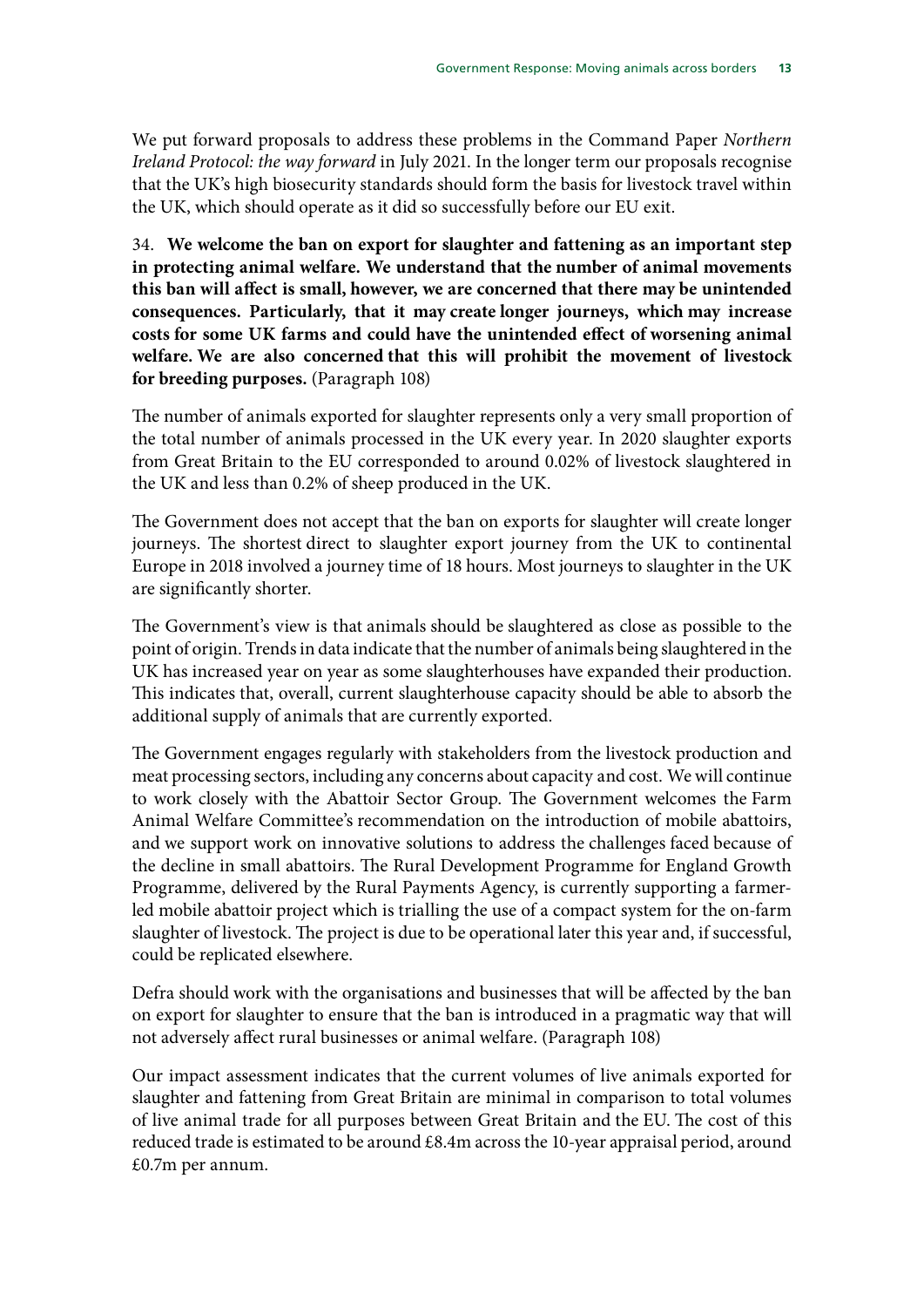The Animal and Plant Health Agency will be responsible for implementing the ban through the journey log system. We plan to adapt the existing system to require those who wish to export livestock and unregistered horses for permitted purposes, such as breeding or attending shows, to provide evidence of the purpose of their journey. We are working with the industry on the type of evidence that will be required. We wish to create a system which enforces the ban effectively whilst not adding unnecessary burdens to transporters wishing to export animals for permitted purposes.

35. **Supporting and bolstering the UK abattoirs network will benefit our food security and protect animal welfare. There is a direct link between the Government's current policy of limiting journey times between the farm and abattoirs, and the need for a network of small and medium abattoirs spread geographically around the UK. Equally, small abattoirs must be commercially viable businesses, capable of supporting themselves.** (Paragraph 109)

36. **Defra should take action to protect small and medium abattoirs as a national strategic asset. These businesses should be supported and bolstered through the Future Farming Resilience Fund. Defra should set out and enact its approach to funding the UK abattoirs network as a strategic national asset within six months.** (Paragraph 109)

37. **Heavy handed regulations can overburden small and medium abattoirs, preventing them from being successful commercial enterprises.** (Paragraph 110)

38. **Defra should establish a small working group to assess how effectively and fairly regulations are being applied in small and medium abattoirs. This group should ensure regulations are sensible and maintain food hygiene standards without overloading businesses. This group should be established by December 2021.** (Paragraph 110)

The Government acknowledges the important role that small abattoirs play in rural economies and the benefits to animal welfare that reduced journey times to slaughter can have. We are fully committed to working with industry to ensure that the UK maintains its high-quality slaughtering facilities within a robust and competitive market. We will continue to work closely with small abattoirs on the range of complex issues that they are facing.

Defra chairs the Small Abattoirs Working Group, which brings together Defra policy teams, the Food Standards Agency, the Rural Payments Agency, and industry representatives. The department has initiated a series of smaller sub-groups to enable detailed discussions to take place with the recently established Abattoir Sector Group. Issues discussed to date include: the new Livestock Information Programme; the potential for streamlining administrative and regulatory burdens on small abattoirs; and ways to ensure greater coordination across government agencies and abattoirs to maintain and strengthen the UK's high standards in food hygiene, biosecurity, and animal welfare.

The Food Standards Agency's Operational Transformation Programme and implementation of a Future Delivery Model was endorsed by its Board at a public meeting in September 2021. The Programme is progressing with several activities underway to transform current practices and systems. The Food Standards Agency continues to work with stakeholders to identify opportunities to modernise the delivery of official controls and to take a more proportionate approach, including exploring the use of flexibilities within existing legislation and reducing administrative burdens on abattoirs. One of the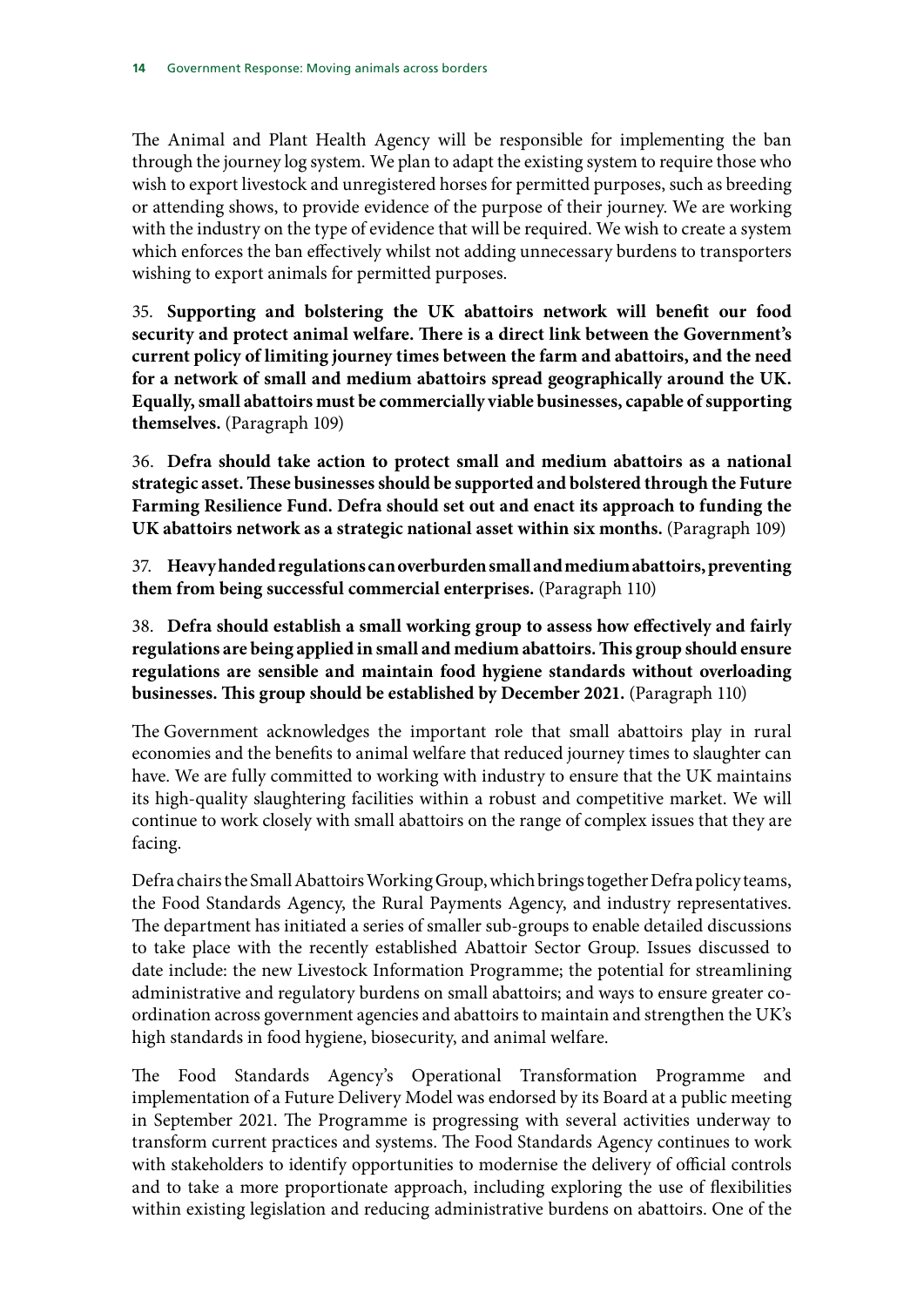most beneficial flexibilities for small abattoirs is an increase in the threshold for "lowcapacity establishments" (to 5% of national throughput) that can then benefit from reduced levels of FSA presence and cost. This is a "Member State" flexibility in retained OCR legislation but requires agreement with the European Commission before it can be implemented due to the potential impact in exports.

The FSA is working with the Abattoir Sector Group on a pilot project which is designed to reduce some of the administrative burdens on small abattoirs by streamlining administrative processes.

The Government supports innovative solutions to funding issues for small abattoirs. We are exploring what future support might be made available to the sector, for example, through the 'Adding Value' theme of the new Farming Investment Fund. This theme is intended to support producers wanting to process and add value to their products. Further details will be made available in due course.

39. **The Government's proposals on 'Improvements to animal welfare in Transport' are well-meaning but flawed. They show a lack of understanding in how parts of the agricultural economy work and would have benefited from better co-design and consultation.** (Paragraph 111)

40. **We welcome that Defra is rethinking its proposals. Defra should ensure they work with the industry to develop its new proposals, making sure they protect animal welfare while being practical and realistic. It should publish the updated proposals by December 2021.** (Paragraph 111)

The Government notes the Committee's concerns. The public consultation, issued jointly by the UK and Welsh Governments, evoked a range of responses including important considerations about the practical and welfare implications of these proposals. We have listened carefully to people's views and will continue to work with the industry, NGOs, and others to explore some of the issues and evidence in more detail. This work will be taken forward through a series of stakeholder workshops starting in Autumn 2021 and continuing into 2022. Once agreed, a package of reforms will be implemented through secondary legislation or guidance, as appropriate.

The reforms proposed in the Government response follow careful consideration of consultation responses, scientific evidence, and veterinary advice. We want to take a proportionate approach to regulation and, where the evidence is clear, we will act to make improvements that are practical and sensible.

We want to work together with all interested parties to develop workable solutions that generate good welfare outcomes. We are also working closely with the Scottish and Welsh Governments to ensure that, as far as possible, a consistent legislative approach is applied across Great Britain.

### **Biosecurity**

41. **Diseases do not recognise borders. Enhancing biosecurity protects animal, plant and human health. Although we have full faith in the Chief Veterinary Officer, it would be easier to monitor animal diseases in our closest neighbours if the UK regained access to the Animal Disease Notification System. ADNS is a quick and reliable system, and it**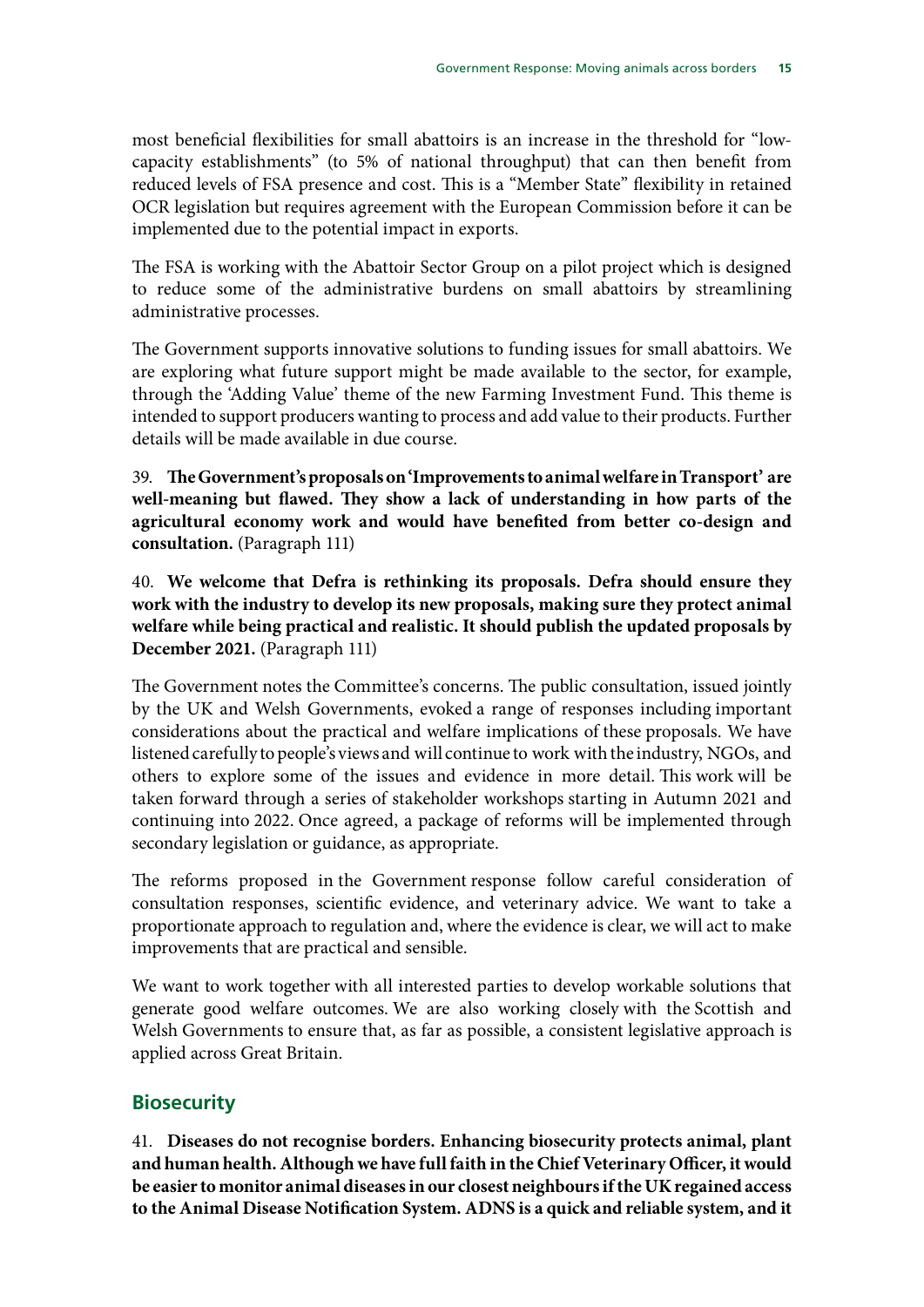**would help to remove the opportunity for human error. Regaining access to the ADNS would also benefit our European neighbours as it would allow them to better monitor disease in the UK. This is a win, win situation. Failing to regain access could have catastrophic consequences for UK biosecurity.** (Paragraph 117)

We agree with the Committee's recommendations on biosecurity. ADNS has now been replaced by the ADIS system for EU Member States and we continue to engage with the Commission to facilitate access. This is part of a wider negotiation which means that progress is unlikely to be straightforward. Currently, the UK has in place alternative systems for horizon scanning and risk assessment including the World Organisation for Animal Health Information System (OIE-WAHIS). Our relationship with the European Commission also means that the UK authorities are notified of any new outbreaks of significance in the EU. This has allowed us to ensure the UK CVO has information about any potential changes in the disease situation in Europe.

### 42. **The Government should work with the EU to regain Britain's access to the ADNS as a matter of urgency. Defra should update this committee on its efforts.** (Paragraph 117)

We agree with the Committee's recommendations. We retain reporting access with the European Food Safety Agency and continue to share surveillance data for several significant animal diseases. On these issues we will continue to work closely with our colleagues in Europe. We will continue to engage with the European Commission.

43. **There is disagreement between Defra, the veterinary sector, and the Chief Veterinary Officer about whether there are enough veterinarians to carry out the increase in certification work which is required following the transition period.** (Paragraph 123)

### 44. **Government should closely monitor veterinary capacity alongside projections of six-month demand and publish statistics on a quarterly basis.** (Paragraph 123)

The number of veterinarians registered to practise in the UK is increasing year on year and currently stands at 27,000. The opening of new veterinary schools in the UK means that the numbers of veterinarians being trained here continues to grow. However, there has been a drop in the number of veterinarians registering in the UK having done their training abroad.

This has a disproportionate impact on a small but vital part of the veterinary sector official veterinarians working in abattoirs. This part of the profession has historically been dominated by veterinarians trained overseas. There are currently around 210 veterinarians carrying out these vital jobs in England and Wales with a further 27 veterinarians working in Scotland. This is around 20 per cent below the optimum level of personnel. The impact of Covid and travel restrictions are likely to have contributed to this drop in numbers.

To practice in the UK, vets are required by the RCVS to have Level 7 English language. This has proved a barrier for most EU-based vets looking to move to the UK to work as Official Veterinarians since EU Exit (Prior to the end of EU Exit Transition Period, vets from the EU benefitted from mutual recognition of professional qualifications which meant that they did not formally have to meet the level 7 requirement). To make recruitment for these roles easier, the RCVS has temporarily allowed veterinarians trained overseas to improve